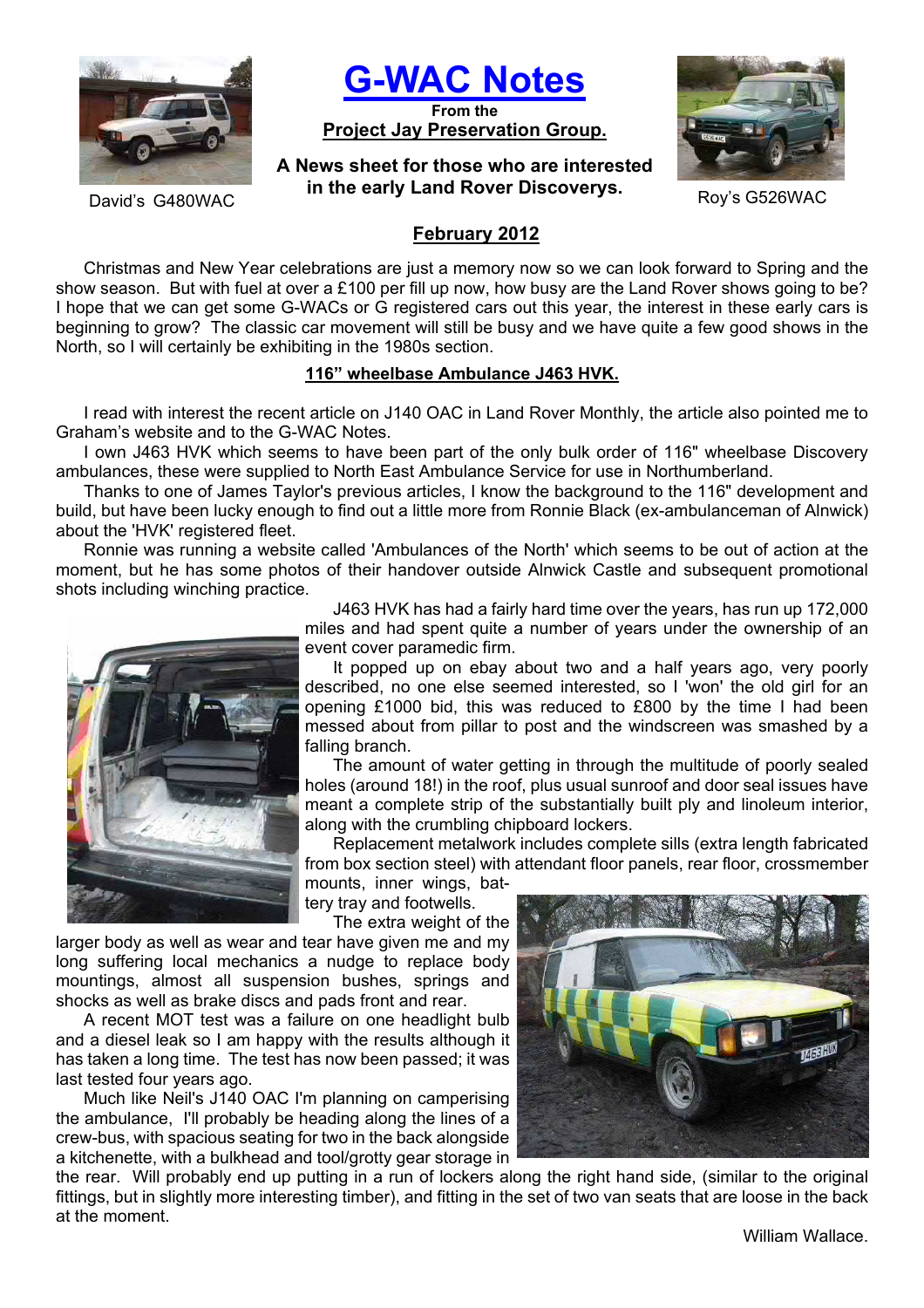## **Project Capricorn.**

I joined Land Rover in 1984 as a studio designer working for David Evans, just as the company was searching for a product to compete with the Shogun and the Land Cruisers.

Work was already underway to turn the 90 into a more user-friendly leisure vehicle, featuring forward facing 2nd row seating in the SWB, together with a face-lifted exterior, new fascia and instruments along with significant engineering changes to the B.I.W of the vehicle, namely bonded construction.

Later, I remember seeing one of the Capricorn prototypes and it took me quite a time to realise what was different - something was just missing! Then it struck me that there were no rivets or visible fixings on the body shell or hardtop. I am sure it would have grown familiar, as the basic shape didn't change

Of course the Capricorn did not get to the production stage, but had it gone ahead it would still have left Land Rover searching for a product to fill the gap between the 90/110 and Range Rover, which the Japanese products were beginning to do, and the changes that it was introducing would have satisfied only a relatively small percentage of customers.

After a year at Land Rover I became the studio manager. After a lot of effort and "soul-searching", the decision to do a new product based on the Range Rover, rather than proceed with Capricorn, was agreed and Project Jay was go. Although we sketched numerous proposals that still had 90/110 heritage, it was decided to go for a completely new look for Project Jay.

I am sure it was not an easy thing to persuade some people at Land Rover in the use of the Range Rover platform, because we were continually challenged to be as different from RR as possible in the vehicle design. (Square as opposed to round headlamps, inset bonnet as opposed to "clam-shell", side-hinged tail-door and external spare as examples)

I remember how we worked very hard to complete the design process as quickly as possible with the challenges of minimum spend, but also how supportive everyone was to the concept of the product.

It is very easy with hindsight to say that Capricorn was definitely not the way to go, but back then the thought of Land Rover with another model line was hard to believe. Just look at Land Rover now.

I hope their success continues.

George Thomson.

## **Bahama Beige trim.**

I read with interest the article about G515BKV with the grey/blue items among the Bahama Beige trim. The combination in this pre production 5-door car is not unique.

My 5-door with the Bahama Beige interior was registered in October 1990 and also has the hand brake, gearlever gaiters, ashtrays and door opening lever housings in grey/blue, the same as in the pictures of G515BKV.

To my knowledge these items were never produced in beige for the 200 series



Does anyone know of another 1990/91 200 with the Beige trim, and has it also got grey/blue items or are they beige?

The picture shows the inside of the rear door card with a date hand written on it.

Dave Dorling.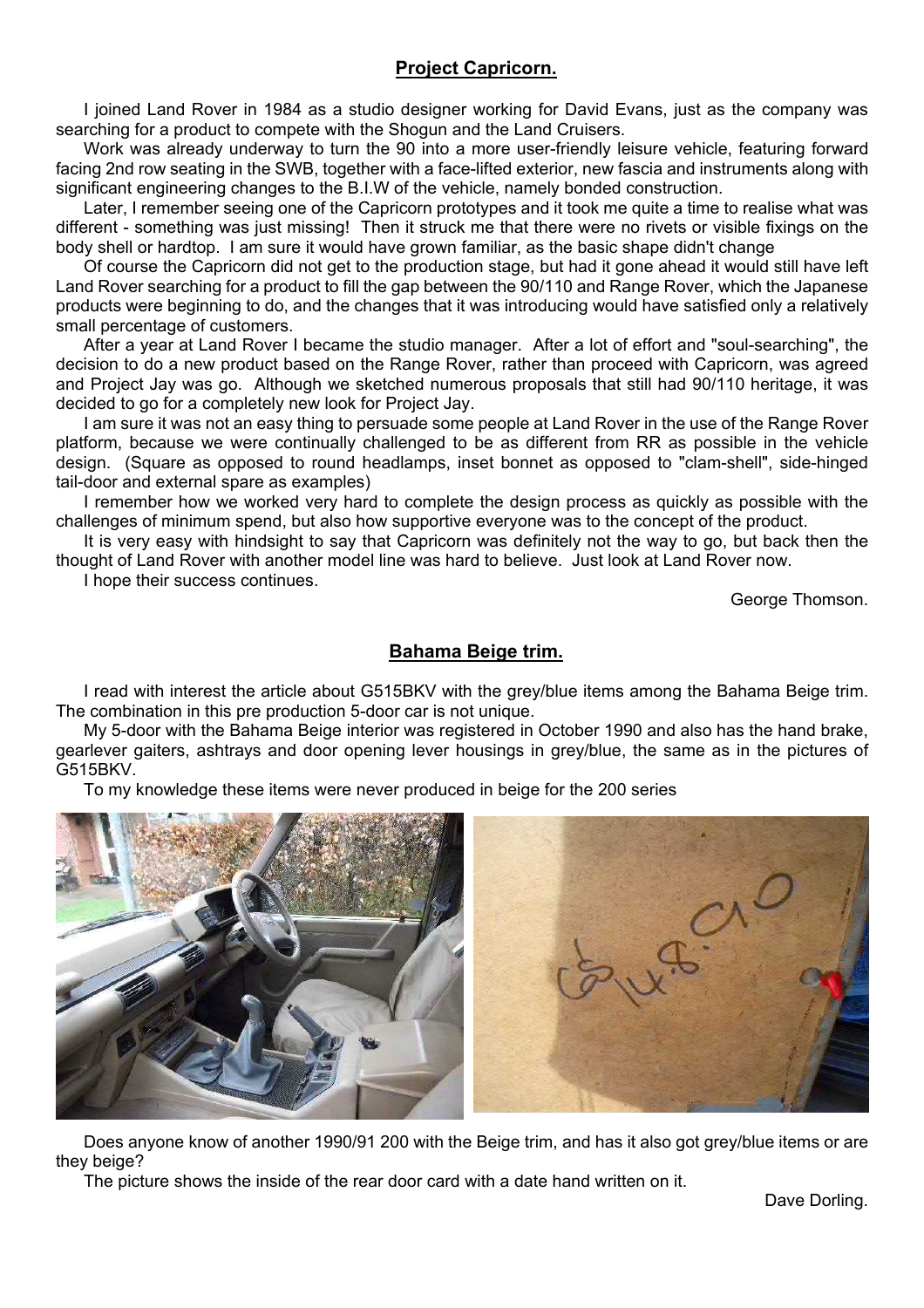#### **Current known owners of launch cars. @ February 2012**

G457WAC Mark Wheatley G461WAC John Boucher G463WAC **Ian Rawlings.** G465WAC & G526WAC Roy Preston. G469WAC & G524WAC Lee Barnett G470WAC Frank Elson. G478WAC Meghan Timmins G480WAC, G482WAC & G486WAC David Ashburner<br>G488WAC Clive Richfield G490WAC G510WAC Nick Prior G511WAC Colin Crossley

Clive Richfield<br>Rob Ivins Nicholas Webb

There were 86 cars registered on 01.10.89 from G451WAC to G537WAC, with the exception of G500WAC.

#### **Other known launch cars on DVLA site.**

G466WAC, G477WAC, G494WAC, and G525WAC

#### **Other pre-production, G-WACs and early cars**

| <b>B62 COH &amp; C60 JKG</b> | Philip Bashall (The Dunsfold Collection)               |
|------------------------------|--------------------------------------------------------|
| C742HUH                      | <b>Charles Whitaker</b>                                |
| G226EAC                      | Discovery Owners Club                                  |
| G513DHP                      | <b>Project Jay Preservation Group</b>                  |
| G279WAC                      | Neal                                                   |
| G302WAC                      | Sandy Andrews                                          |
| G308WAC                      | Robin Gray                                             |
| G310WAC                      | Mark Simpson                                           |
| G311WAC                      | Ivor Ramsden                                           |
| G316WAC                      | David Cox                                              |
| G401WAC                      | Owner not known                                        |
| <b>G406WAC</b>               | Andy Baker                                             |
| G410WAC                      | Robin Jeffery                                          |
| G563WAC                      | David Spirrett.                                        |
| G601WAC                      | <b>Richard Haynes</b>                                  |
| G602WAC                      | Owner not known                                        |
| G603WAC                      | lan Redfern                                            |
| G610WAC                      | John Stuart-Gay                                        |
| G635WAC                      | Alec Gatherer                                          |
|                              |                                                        |
|                              |                                                        |
|                              |                                                        |
| G28 RMW                      | Glyn Jones                                             |
| G41 VHA                      | Simon Tinkler                                          |
| G67 RYJ                      | Peter King                                             |
| G324CBG                      | Robin Jeffery                                          |
| G442AJM                      | <b>Scott Seacombe</b>                                  |
| G656RYB                      | <b>Graham Welch</b>                                    |
| G711YRY                      | <b>Peter Hares</b>                                     |
| G757SGX                      | P Bishop                                               |
| G767NRH                      | David Ashburner                                        |
| G834FPR                      | Sue Virgin                                             |
| G892VPM                      | M E Hall                                               |
| <b>G944UTT</b>               | Keith Taylor                                           |
| G987LKU                      | Andy Greer                                             |
| H776POJ                      | Duncan Campbell                                        |
| H871EWK                      | <b>Mark Hardwick</b>                                   |
| J140OAC Ambulance.           | <b>Neil Witt</b>                                       |
| J463HVK Ambulance            |                                                        |
|                              | <b>William Wallace</b>                                 |
| 3656 TW 24                   | Keith S L Daffern. (France)                            |
| AZ-829-TJ                    | Raymond Bechetoille (France)<br>Robert Blanchard (USA) |